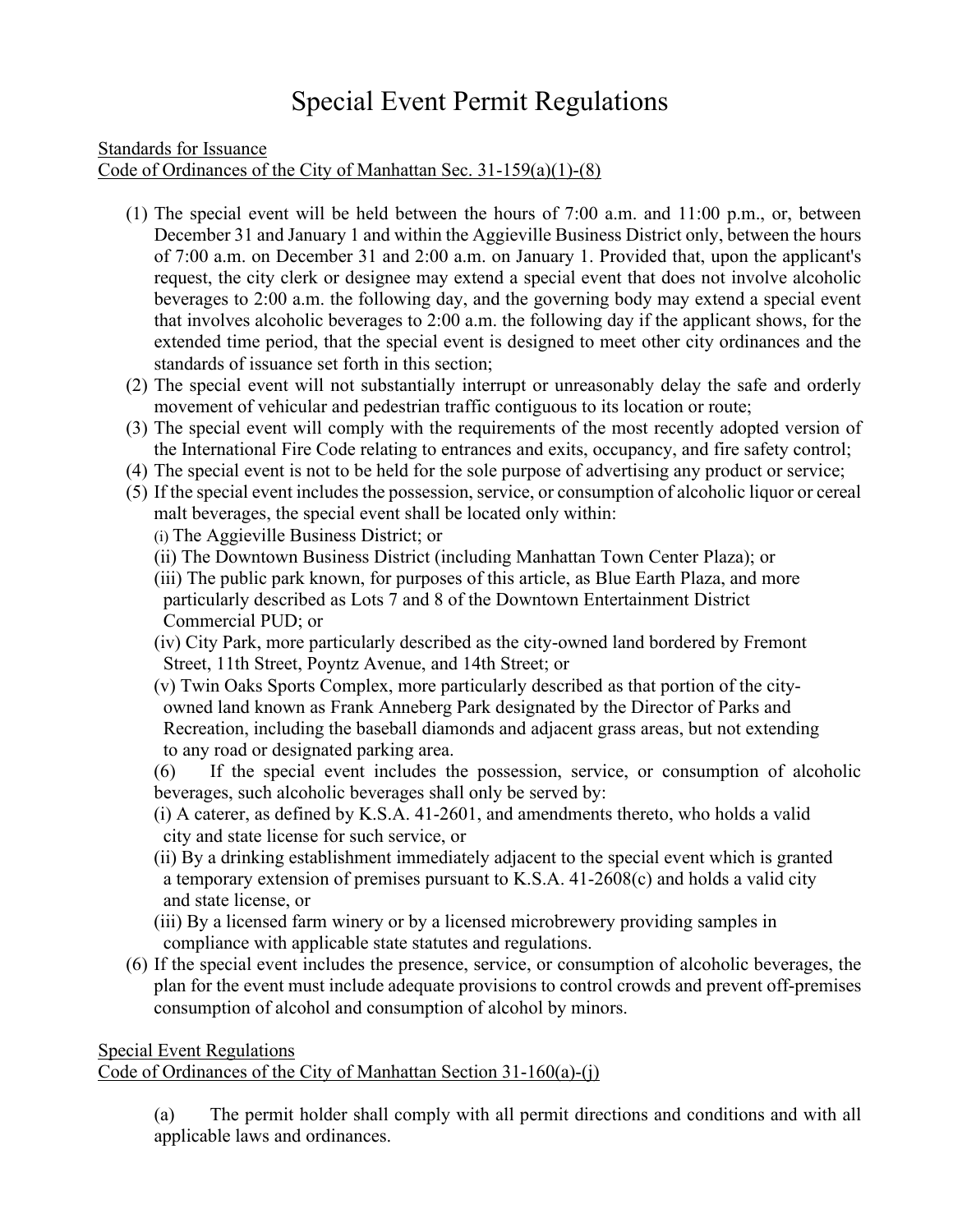(b) The permit holder shall keep the permit, with the site plan and other information attached, if applicable, at the location of the activity and shall promptly produce the permit upon the request of the city or the Riley County Police Department.

(c) The permit holder shall be responsible for cleaning the street, parking lot, park, or other public area upon which the special event, block party, or assembly is held, within two hours following the conclusion of such activity. The city clerk may extend the deadline for clean-up, if warranted by the nature of the special event. If the city clerk grants a clean-up extension, such deadline shall be noted on the permit. Should the permit holder fail to do so within two hours following the conclusion of the activity, or within the period specified by the city clerk, the city shall clean the area and collect the costs thereof from the permit holder.

(d) No alcoholic beverages shall be located upon, or consumed by, persons who may have occasion to attend the special event except within the area of a special event designated and permitted for alcoholic beverage service and consumption.

(e) The special event, block party, and assembly shall only be held during the hours specified on the permit. The permit holder shall ensure that the activity only occurs during such hours.

(f) No permanent or semi-permanent markings shall be made on city streets, sidewalks, parking lots, or other city property.

(g) Temporary signage may be installed within the permitted area, provided that it is posted no more than 30 minutes before the beginning of the special event, block party, or assembly, and removed within two hours after the conclusion of the activity.

(h) Any beverages served, provided, or consumed within the permitted area shall not be served within glass containers.

(i) In the case of any special event, the permit holder shall provide and maintain insurance for the special event that names the city as an additional insured, at the levels required by the city. The permit holder shall provide a certificate of insurance evidencing such coverage at least two business days prior to the special event.

(j) In the case of any special event involving the presence, service, or consumption of alcoholic beverages, the following requirements shall be met:

(1) The alcoholic beverages shall be served in containers that are distinctly different than those provided for non-alcoholic beverages.

(2) The alcoholic beverages shall not be sold or served in pitchers, buckets, or carafes.

(3) No more than two alcoholic beverages may be sold or served to a person at the same time.

(4) Persons of all ages may enter the area designated for the presence, service or consumption of alcoholic beverages. Provided that, persons aged 21 and older shall be issued a wristband to indicate that such persons are of the legal drinking age and must wear the issued wristband in order to possess or consume alcoholic beverages within the special event boundary. It shall be unlawful for any person to possess or consume an alcoholic beverage within the special event area designated for the presence, service or consumption of alcoholic beverages without wearing such wristband or identifying mark.

(5) All laws, rules and regulations relating to the presence, sale, consumption, or service of alcoholic beverages shall be followed.

## Permit Revocation

Code of Ordinances of the City of Manhattan Section 31-161

(a) The city clerk may deny, suspend or revoke a permit for any of the following reasons:

(1) Failure to submit a complete application and/or the permit fee.